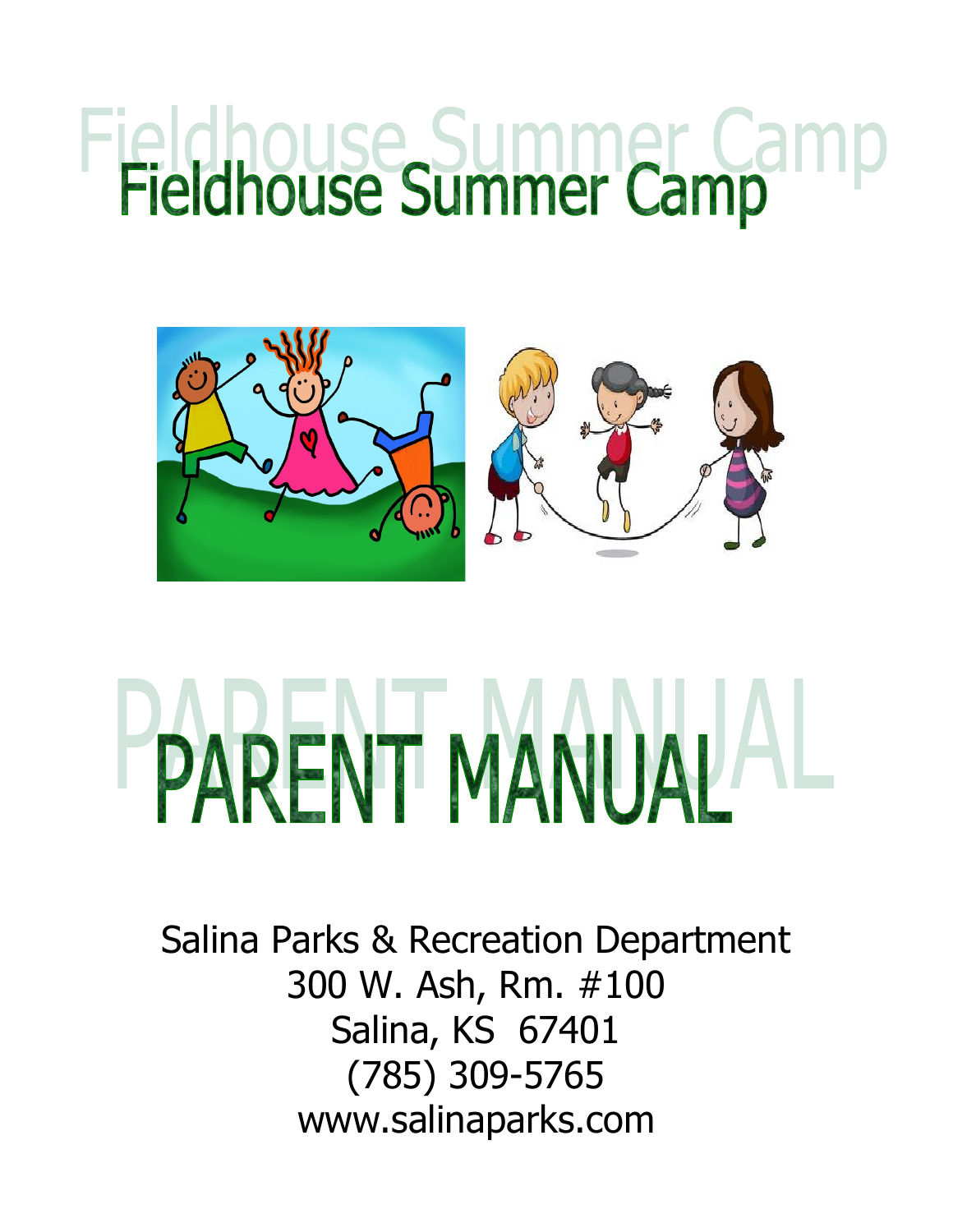



# **FIELDHOUSE SUMMER CAMP REGISTRATION FORM**

| Parent's Name                                                                                                    |                           |                       |  |  |
|------------------------------------------------------------------------------------------------------------------|---------------------------|-----------------------|--|--|
| Address Address Address Address Andrew Address Address Address Address Address Address Address Address Address A | _Phone (hm)___________    |                       |  |  |
| $City$ $Zip$                                                                                                     |                           |                       |  |  |
| Child(ren) Name                                                                                                  |                           | Age___Grade Completed |  |  |
|                                                                                                                  |                           | Age Grade Completed   |  |  |
|                                                                                                                  |                           | Age Grade Completed   |  |  |
|                                                                                                                  |                           | Age Grade Completed   |  |  |
|                                                                                                                  | Camp Fee: \$100 per child |                       |  |  |

The first week of camp must be paid upon registration. The Camp Fee for each week will be due on the Thursday at 5:00pm prior to the start of each week.

| <b>Session</b> | <b>Dates</b>                  | <b>Date Paid</b> | <b>Amount Paid</b> |
|----------------|-------------------------------|------------------|--------------------|
| Week 1         | May $31^{st}$ – June $3^{rd}$ |                  |                    |
| Week 2         | June $6th - 10th$             |                  |                    |
| Week 3         | June $13^{th} - 17^{th}$      |                  |                    |
| Week 4         | June $20^{th} - 24^{th}$      |                  |                    |
| Week 5         | June $27th - July 1st$        |                  |                    |
| Week 6         | July $5th$ – July $8th$       |                  |                    |
| Week 7         | July $11^{th} - 15^{th}$      |                  |                    |
| Week 8         | July $18^{th} - 22^{nd}$      |                  |                    |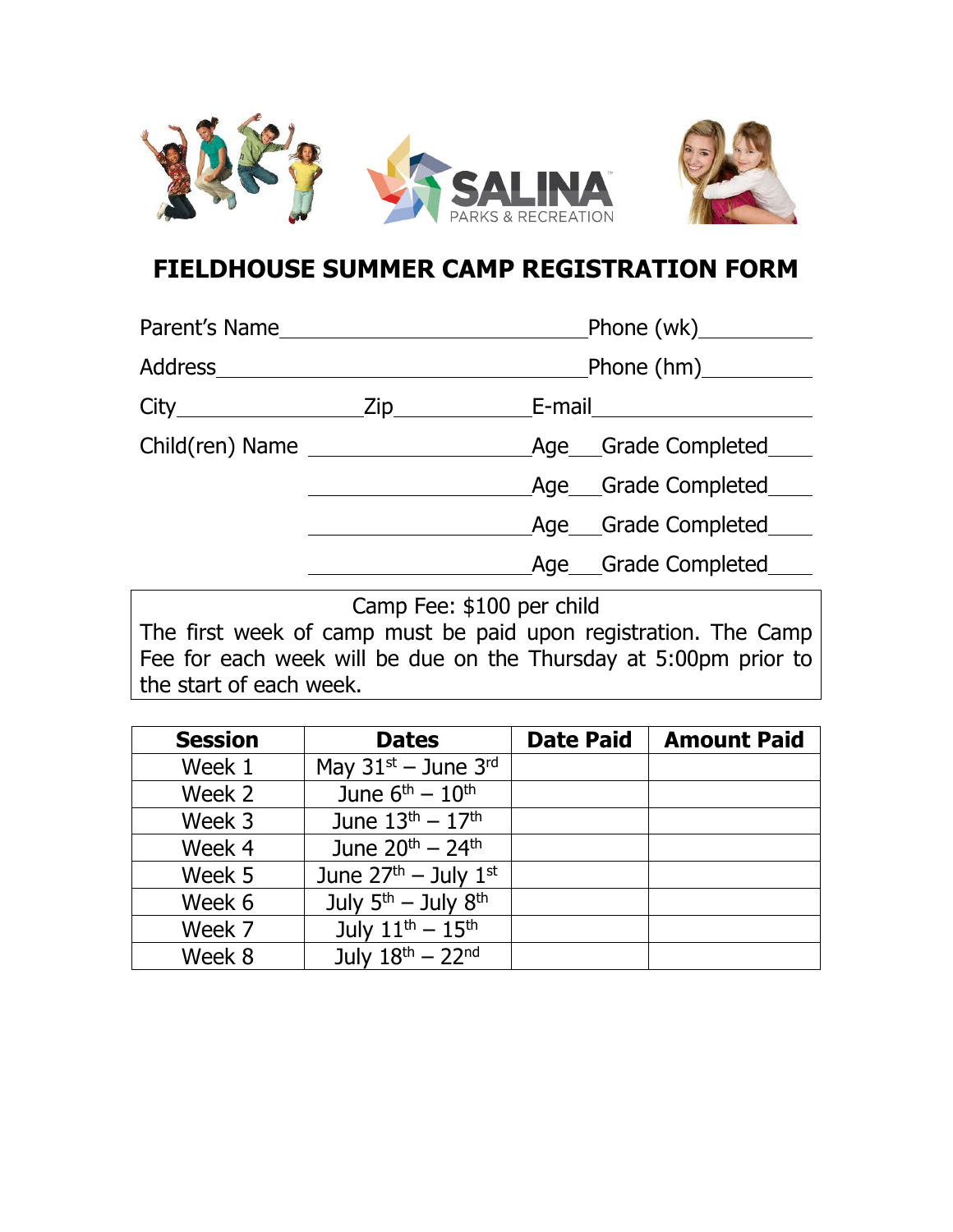#### **INTRODUCTION**

Thank you for choosing Salina Parks and Recreation Department Fieldhouse Summer Camp program. We look forward to an exciting and adventurous summer of fun. The Fieldhouse Summer Camp Program will provide your child with many fun filled days of planned activities and special events. Our camp staff will work with your child to develop new skills and interests and create a positive and enjoyable experience in a day camp atmosphere. If after reading our Parent Manual you find you still have questions, do not hesitate to contact our Program Director.

#### **GENERAL DEPARTMENT PHILOSOPHY**

The Salina Parks & Recreation Department is dedicated to provide a wide variety of leisure time opportunities and activities to enhance the quality of life for our citizens in our community.

#### **PURPOSE**

The purpose of Fieldhouse Summer Camp is to provide children with a fun, educational, and stimulating program in a safe environment. Fieldhouse Summer Camp is licensed by the Kansas Department of Health and Environment as a school-age program. We accept children who have completed kindergarten by the first day of camp and are not older than have completed  $6<sup>th</sup>$  grade.

#### **HOURS OF OPERATION**

The hours of operation will be from 7:30 a.m. to 5:30 p.m., Monday through Friday. Camp will not officially begin until 8:30 a.m. and will conclude at 4:30 p.m.

# **CHILD DROP OFF/PICK UP PROCEDURES**

We maintain a daily attendance record that includes each child's name, arrival time and departure time. Parents must enter the facility to sign their children in and out **everyday.**

#### **MEDICINE**

If medication is to be administered during camp the following conditions must be met:

- We must obtain written permission from the child's parent or guardian.
- Nonprescription medication must be in the original container and labeled with the child's name.
- Prescription medication must be in the original container labeled with the following information: child's name, fill date, physician's name, expiration date and specific instructions for administration.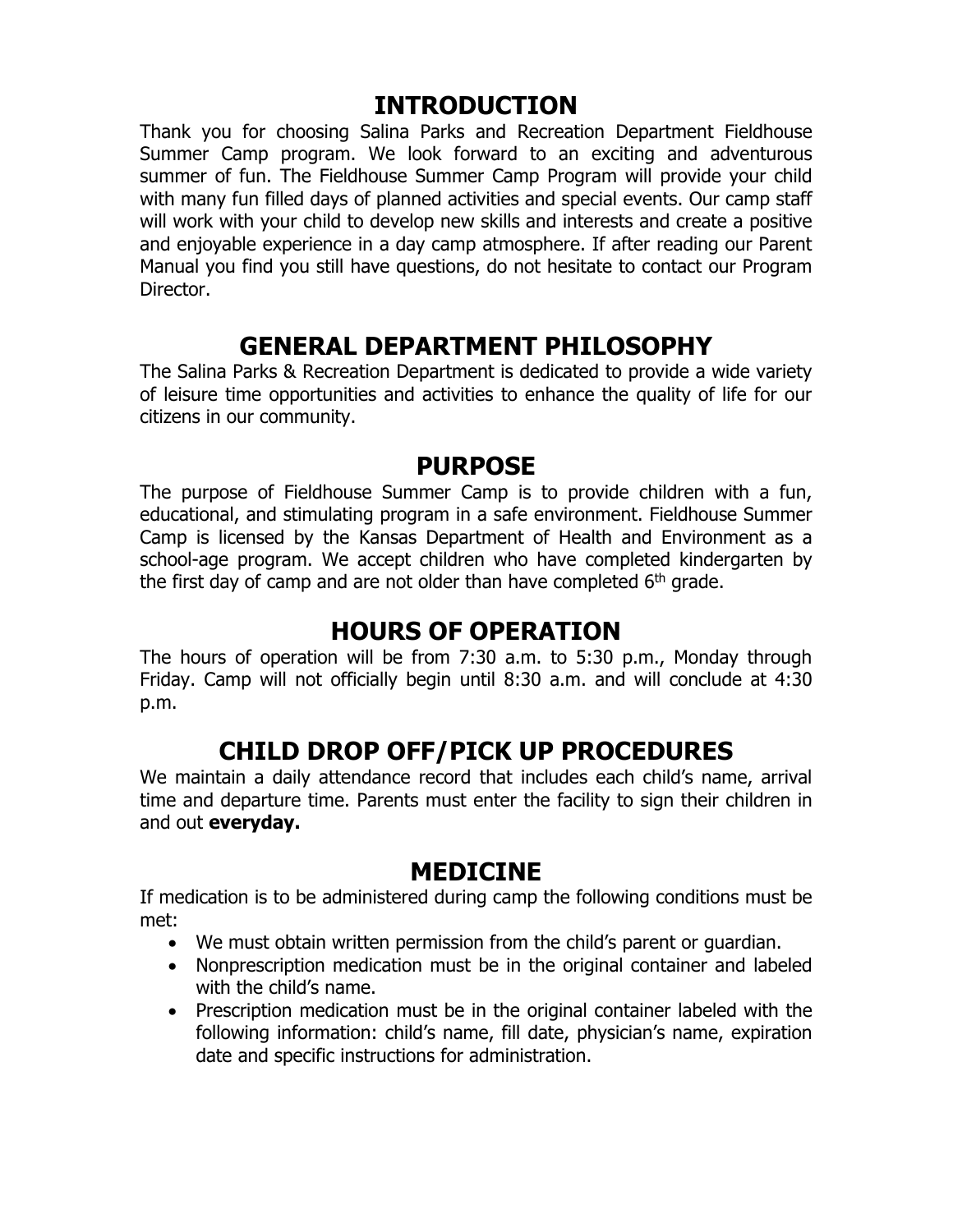# **SUSPECTED ABUSE AND NEGLECT REPORTING POLICY AND PROCEDURE**

In accordance with the procedures set forth by the Kansas Department of Health and Environment, any camp staff having reasonable cause to believe that a child in their care may be an abused or neglected child shall immediately report the matter to the Program Director. The Program Director will notify the secretary of the Department of Social and Rehabilitation Services.

#### **REFUND POLICY**

If you're not satisfied, neither are we. If after attending the first week of camp you are dissatisfied, speak to the Program Director about your refund and credit options. No refunds will be given after camp ends. Refunds are not given for vacations or individual days missed.

# **COMPLAINTS/PROBLEM/IDEAS**

Your opinions and concerns are important to us. Please address your concerns to the Program Director. The Program Director will be happy to address your concerns over the phone or in person by scheduling a meeting with you and other involved camp staff. If the Program Director is unable to address your concerns, please contact the Recreation Program Supervisor. Questions regarding fees or payments should be addressed to the Program Director.

#### **BEHAVIOR AND DISCIPLINE**

It is the parent's obligation and responsibility to inform the Program Director if their child has any behavior, mental, or physical needs that require special accommodations. This should be noted on your child's registration forms. Our discipline policy includes the following steps:

- 1. Verbal warning. Explanation of consequences for second offense.
- 2. The child will be placed in a designated Time Out area for 5 to 10 minutes.
- 3. Written warning, parent called.
- 4. Meeting with Program Director and/or Recreation Program Supervisor and parents. Automatic suspension of the following day's activities and following program date (s) as determined by the Program Director.
- 5. One-week suspension.
- 6. Expulsion from the Fieldhouse Summer Camp.

Individual circumstances may require that we move through these steps more quickly. These steps are implemented for your child's safety and the safety of others.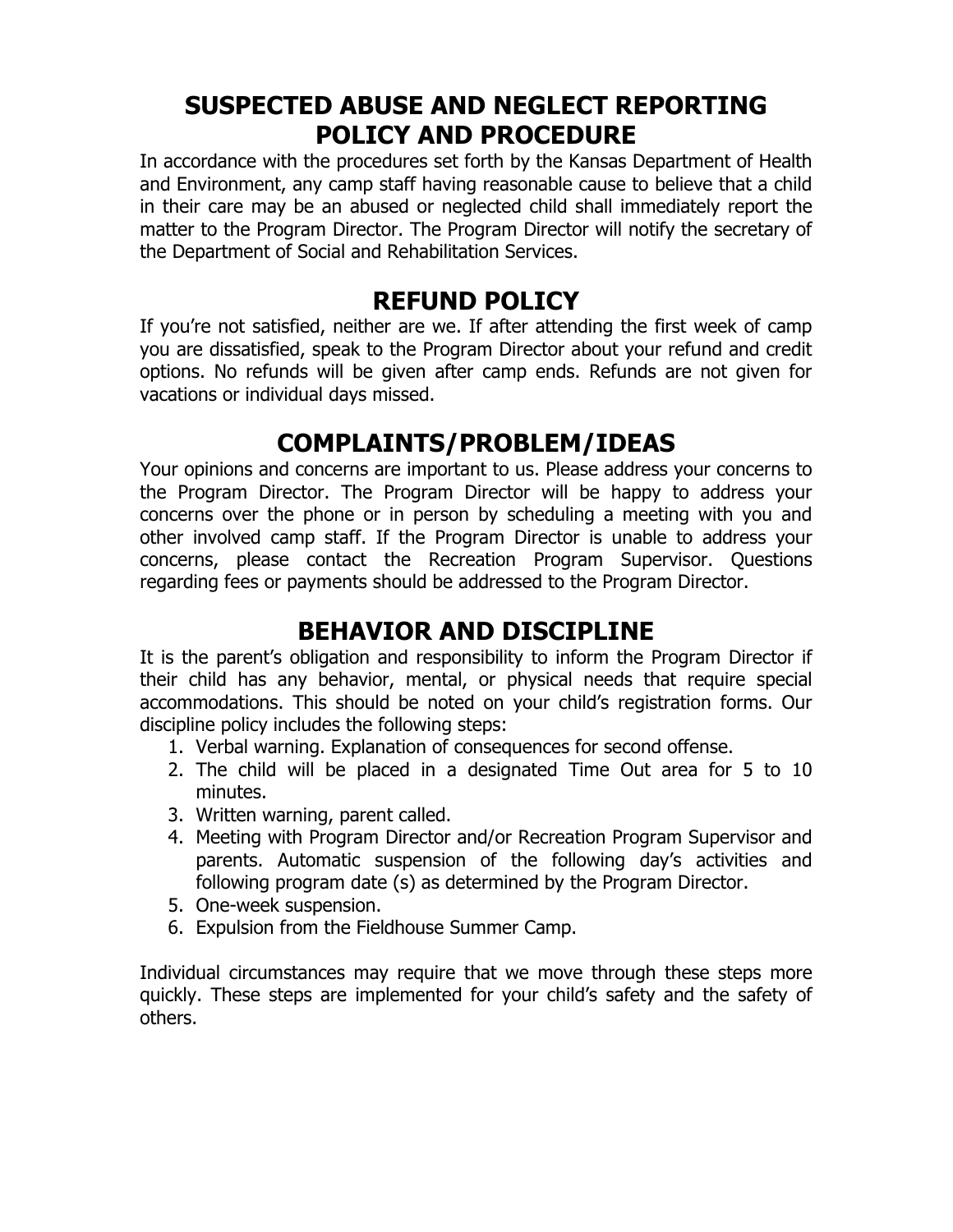# **FIRST AID AND EMERGENCY PROCEDURES**

Appropriate measures will be taken to safeguard the health and safety of all camp participants. The information provided on the Health History and the Authorization for Emergency Medical Care forms is very important in helping us provide adequate care in the event of an emergency. A first aid kit and cellular phone will be on hand at all times. Camp staff will administer any immediate treatment for minor injuries. If a more serious injury occurs, emergency medical services will be called and transportation to the nearest hospital will be provided. In the event of an emergency, parents will be notified as soon as possible. Do not send a sick child to camp. In the event a child gets sick at camp, the parents will be notified and asked to pick him/her up immediately.

#### **REGISTRATION**

- Fieldhouse Summer Camp is open to boys and girls who have completed kindergarten by the first day of camp and are not older than have completed 6<sup>th</sup> grade.
- Registration is limited to 60 children per week.
- Pre-registration is required. Campers and their siblings may begin registering Tuesday, April 26<sup>th</sup>.
- Registration is taken at the Salina Parks & Recreation Department from 8:00 a.m. to 5:00 p.m., Monday through Friday.
- Registration is due Thursday at 5:00 p.m. prior to the week camp begins.
- You may register your child for any and all weeks of camp.
- Registration packets are available at the Recreation Office during regular business hours. This packet includes Kansas Department of Health and Environment forms that must be completed prior to the first day of camp.

#### **CAMP FEES**

- The weekly fee is \$100 per child.
- The first week of camp must be paid in full upon registration.
- The Camp Fee for each week will be due by Thursday, 5:00 p.m. prior to the start of each week.
- Your child will not be allowed to attend camp until fees are paid.
- Once camp fee is paid, no refunds will be allowed.

# **LATE PICK-UP FEES**

Parents are responsible for picking up their children by 5:30 p.m. A late fee of \$5 per child will be charged per fifteen minutes. Your child will not be permitted to attend camp until late fees are paid.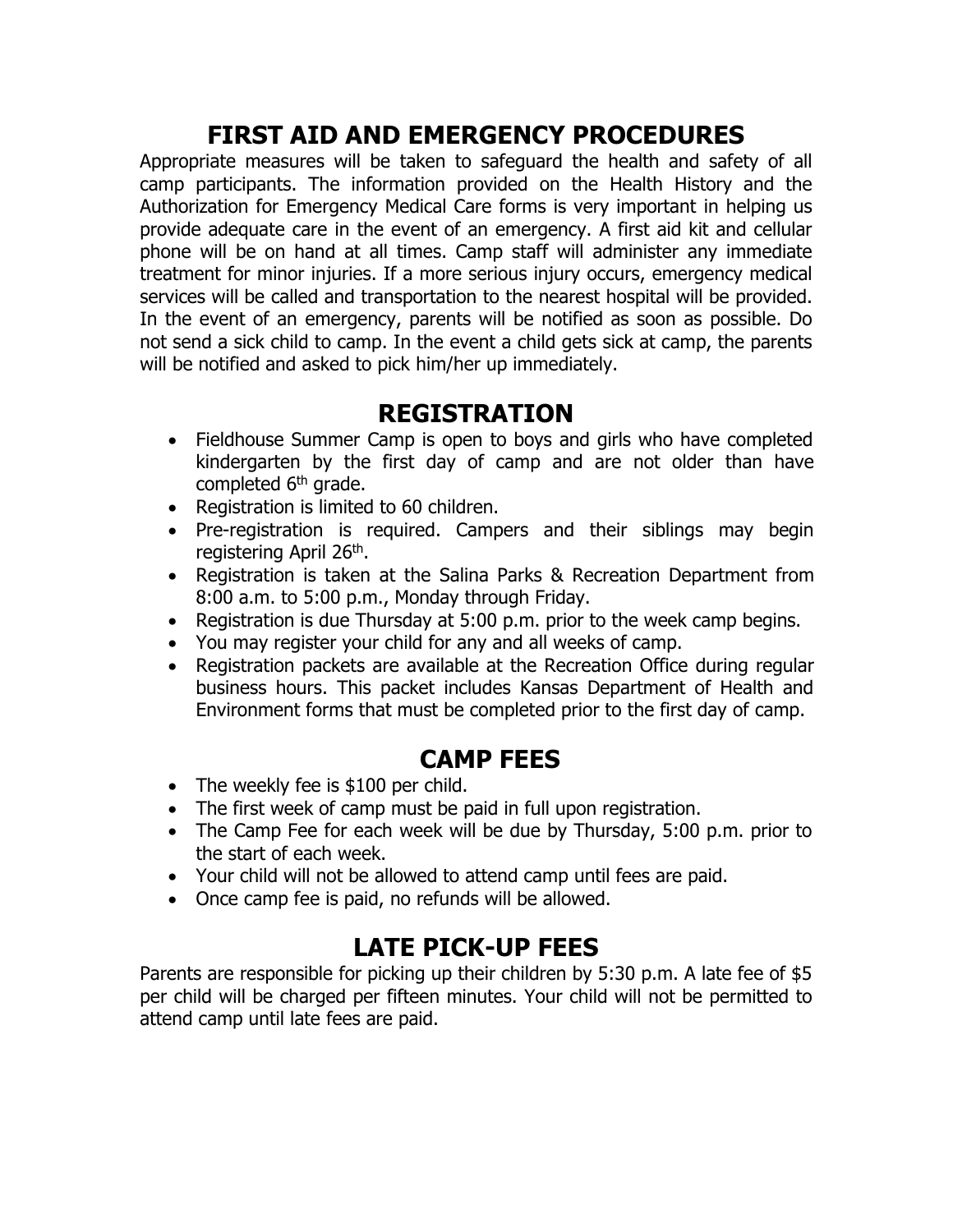#### **ABSENCE**

Please notify us if your child is ill or will be absent. If your child will not be attending a week of camp that they have registered for, please notify the Parks & Recreation Department as soon as possible so that we can attempt to fill the opening.

#### **CAMP SCHEDULE**

Camp will begin on Tuesday May 31st and conclude on Friday, July 22<sup>nd</sup>. No Camp will be held Monday, July 4<sup>th</sup>.

#### **DAILY ACTIVITIES**

A variety of activities are offered each day. Activities typically begin at 8:30 a.m. and conclude at 4:30 p.m. Activities include sports, active games, playground visits, bowling, library, movies, swimming, board games, recreational activities and more. All activities are included in the weekly fee.

#### **FIELD TRIPS**

Field Trips may include visits to water parks, museums, zoos, and more. Your child may need a sack lunch on field trip day. Our weekly schedule will list other items needed for field trips as well as a departure time and expected return time.

# **LUNCH AND SNACKS**

Our lunches are provided by USD 305 Food Service. If you choose to send a sack lunch with your child, please adhere to the following guidelines:

- The lunch should be labeled with the name of your child
- Perishable foods and drinks shall be in an insulated sack or box with a coolant.

On field trip days all children may be required to bring a sack lunch. We provide a morning and afternoon snack each day. We strive to provide a nutritious snack.

#### **TRANSPORTATION**

Transportation will be provided by Durham Bus Service and Salina Parks & Recreation Department van or bus.

#### **STAFF**

We maintain a ratio of 1 staff member to 15 campers. We complete a criminal history and child abuse registry background check on all staff and regular volunteers. Our staff maintains current certification in first aid and child CPR.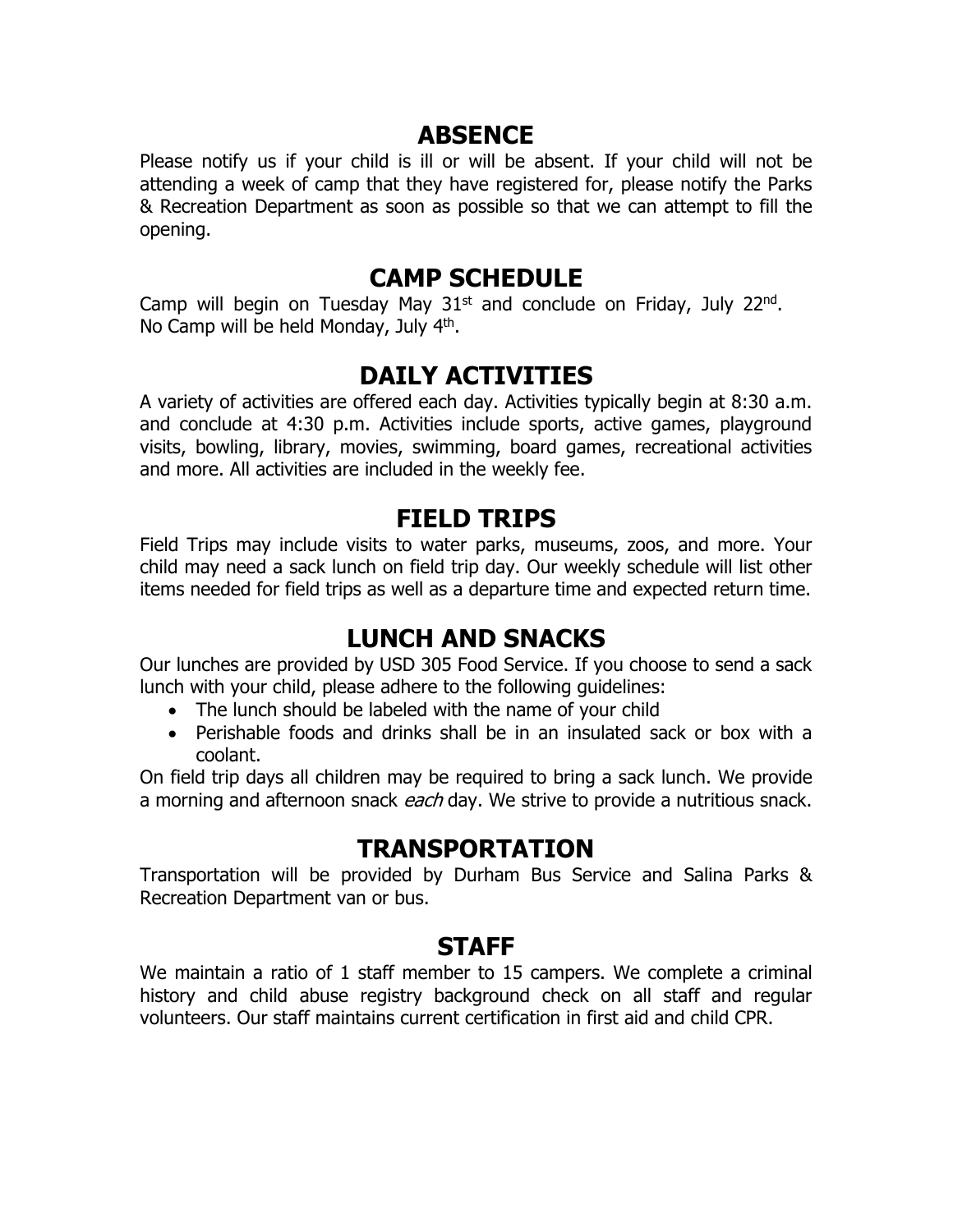#### **CAMP ATTIRE**

Please send your child to camp in comfortable clothes, sturdy shoes and socks. Please send a water bottle with your child's name on it each day. We also encourage you to send a hat or visor for sun protection and a jacket when the weather is bad. Your child should bring a swimming suit and towel on swimming days which will be posted on the weekly schedule. Also, on swimming days we encourage a pair of flip flops to be worn to pool. Clearly mark any items brought to camp with your child's name. We will not be responsible for things brought from home.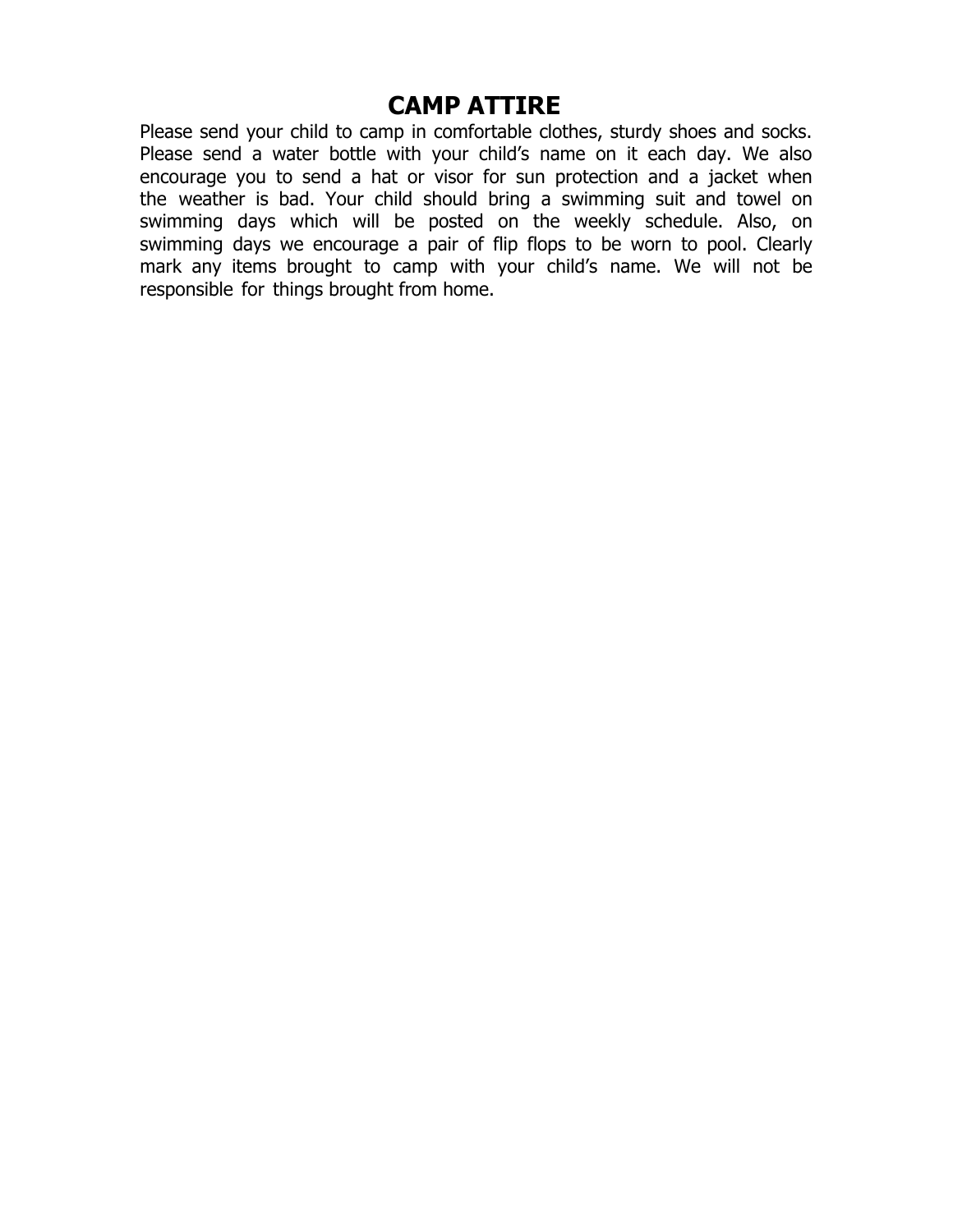

 FOR OFFICE USE ONLY Date Received:

#### FIELDHOUSE SUMMER CAMP APPLICATION FOR ADMISSION

#### PLEASE COMPLETE AND SIGN. ALL INFORMATION IS CONFIDENTIAL.

|    |                                                                                                                | 1. Childs Name: 2008. 2009. 2010. 2010. 2010. 2010. 2010. 2010. 2010. 2010. 2010. 2010. 2010. 2010. 2010. 2010 |  |                                                                                                                      |       |  |  |
|----|----------------------------------------------------------------------------------------------------------------|----------------------------------------------------------------------------------------------------------------|--|----------------------------------------------------------------------------------------------------------------------|-------|--|--|
|    | Childs Name: 1988 Childs Name: 1988 Childs Name: 1988 Childs Name: 1988 Childs Name: 1988 Childs Name: 1988 Ch |                                                                                                                |  |                                                                                                                      |       |  |  |
|    |                                                                                                                |                                                                                                                |  |                                                                                                                      |       |  |  |
|    |                                                                                                                |                                                                                                                |  |                                                                                                                      |       |  |  |
|    |                                                                                                                |                                                                                                                |  | Male Female Birthdate Cell Phone                                                                                     |       |  |  |
|    |                                                                                                                |                                                                                                                |  |                                                                                                                      |       |  |  |
| 3. |                                                                                                                |                                                                                                                |  |                                                                                                                      |       |  |  |
|    |                                                                                                                |                                                                                                                |  | 4. Child will be released only to the following persons in addition to parent/guardian:                              |       |  |  |
|    | Name                                                                                                           | Address                                                                                                        |  | Relationship                                                                                                         | Phone |  |  |
|    |                                                                                                                |                                                                                                                |  | a. <u> In the second contract of the second contract of the second contract of the second contract of the second</u> |       |  |  |
|    |                                                                                                                |                                                                                                                |  |                                                                                                                      |       |  |  |
|    |                                                                                                                |                                                                                                                |  | 5. Does your child have any food allergies or dietary restrictions?                                                  |       |  |  |
|    |                                                                                                                |                                                                                                                |  |                                                                                                                      |       |  |  |
|    | 7. What is your child's favorite indoor/outdoor activities?                                                    |                                                                                                                |  |                                                                                                                      |       |  |  |
|    |                                                                                                                |                                                                                                                |  |                                                                                                                      |       |  |  |
|    |                                                                                                                |                                                                                                                |  | 8. Does your child have a bicycle and safety helmet?                                                                 |       |  |  |
|    |                                                                                                                |                                                                                                                |  |                                                                                                                      |       |  |  |
|    | 9. Does your child have a family or individual membership to Kenwood Cove?                                     |                                                                                                                |  |                                                                                                                      |       |  |  |
|    | Write below any further information about your child or your family which you believe                          |                                                                                                                |  |                                                                                                                      |       |  |  |
|    | might be helpful to us in understanding your child.                                                            |                                                                                                                |  |                                                                                                                      |       |  |  |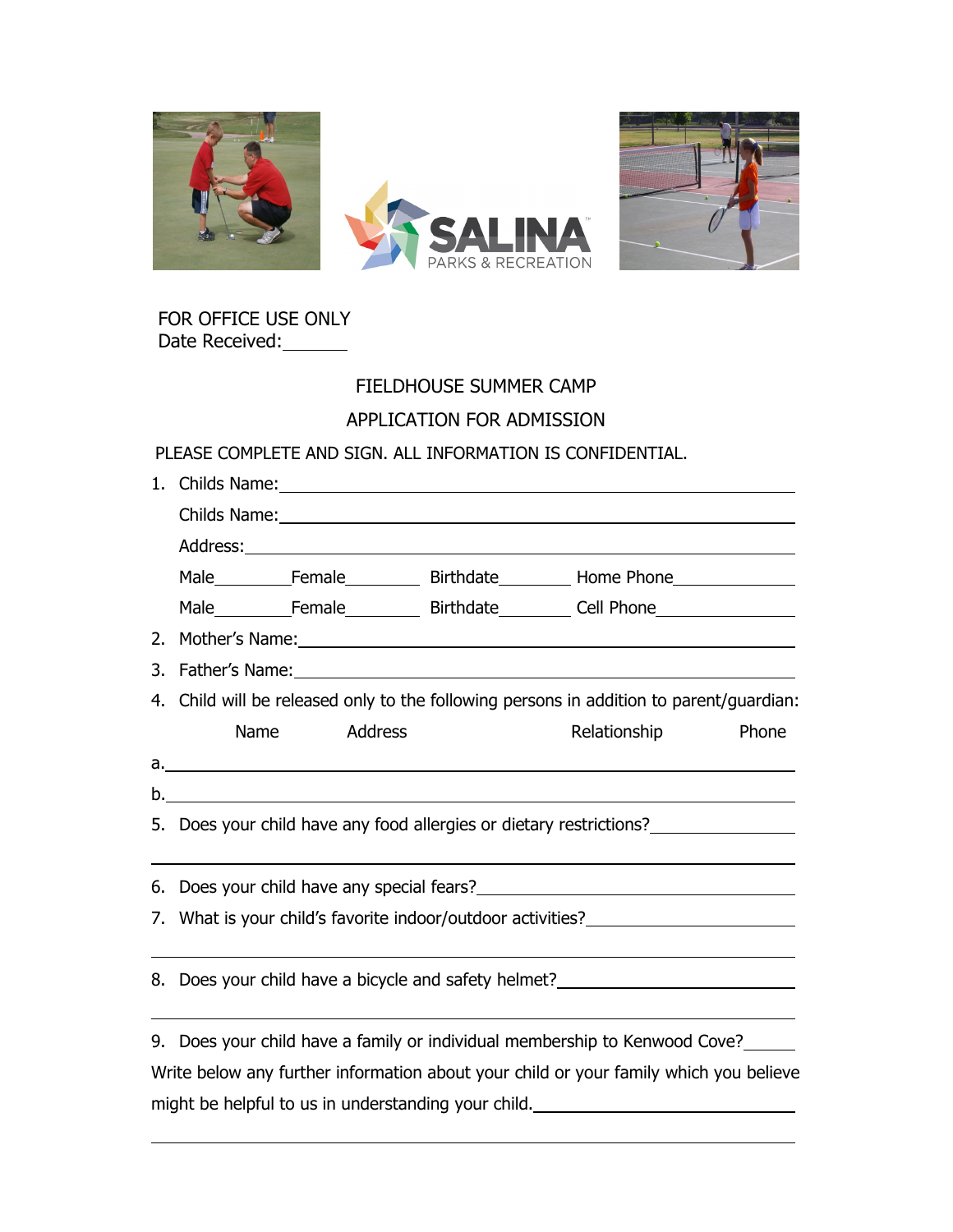

#### PERMISSION FORM

My child(ren), , , has permission to participate in the Fieldhouse Summer Camp program at the Salina Fieldhouse.

I am familiar with the mode of transportation, the camp rules and regulations, the camp leadership and activities of the program. I permit my child to actively participate in all routine activities of the camp, including all field trips.

I understand that I will be held responsible for any repair cost that may result from my child being destructive.

In the event of an illness or accident, I authorize the calling of a doctor and/or providing other necessary first aid and medical services. I understand that appropriate measurers will be taken and that I will be notified as soon as possible in the event of an emergency.

I understand that Camp Hours are 8:00 a.m. to 5:00 p.m. I also understand that the earliest my child may arrive to camp is 7:30 a.m. and the latest I can pick my child up is 5:30 p.m. If I arrive later than 5:30 p.m. I will be charged \$5.00 per child, per fifteen minutes and my child (ren) will not be allowed back to camp until this fee is paid. Fee must be paid within one business day at the Parks & Recreation Department office.

Parents must enter the facility to sign their children in and out EVERYDAY.

I understand that if my child continually disobeys, that I will be called and my child will have to be picked up as soon as possible. Uncooperative behavior will not be tolerated.

By signing this Application for Admission form I agree to abide by ALL the rules and regulations mentioned above and acknowledge receipt of the Camp Salina Parent Manual.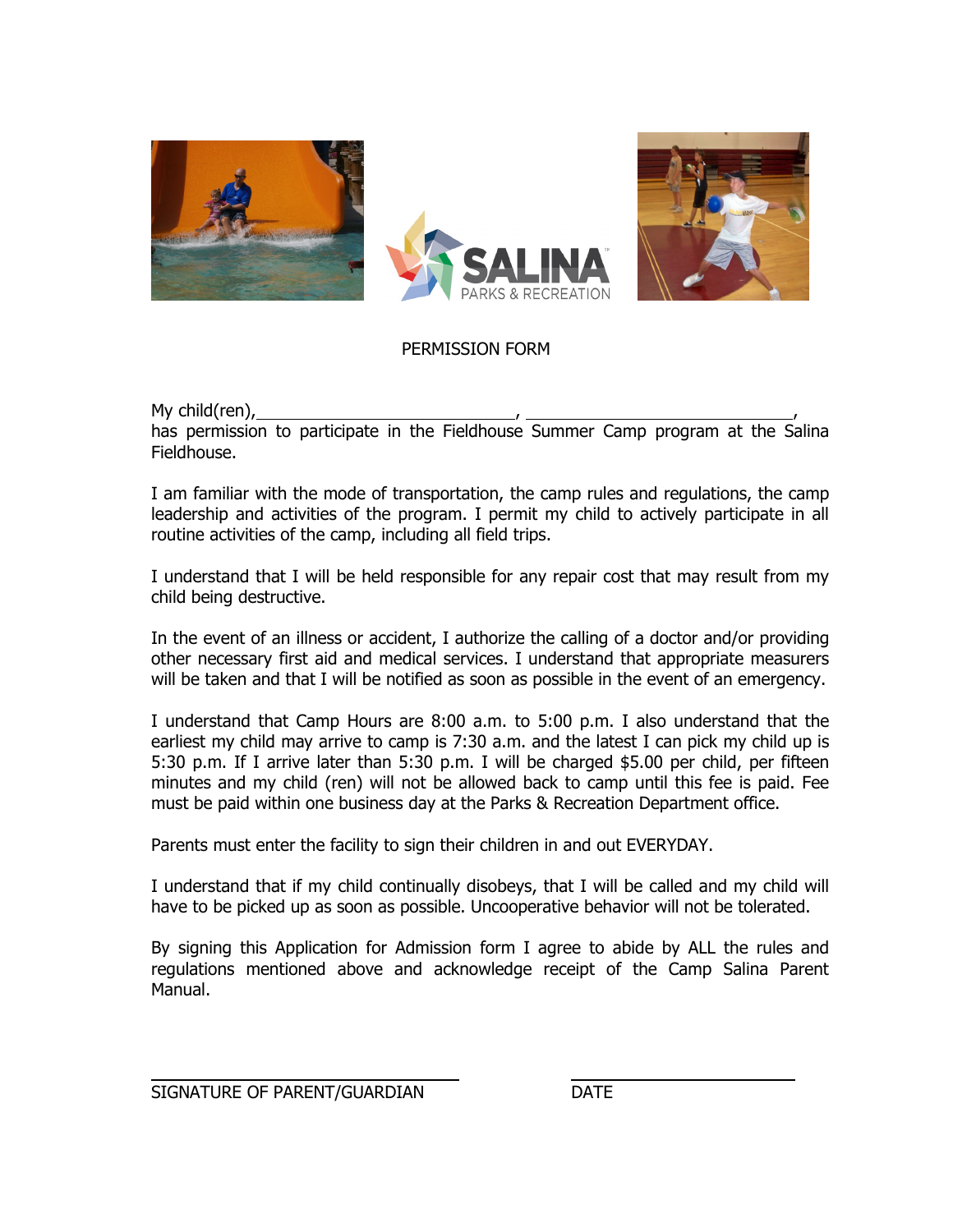**Kansas Department of Health and Environment** Bureau of Child Care and Health Facilities 100 SW Jackson, Suite 200 Topeka, KS 66612-1274 Phone: (785) 296-1270 FAX: (785) 296-0803 www.kdhe.state.ks.us

#### **Parental Permission Form for Off Premises Trips**

Group of Children to Multiple Locations on Multiple Dates

| Name of facility exactly as stated on the license or certificate |        |          | License/Certificate # |  |
|------------------------------------------------------------------|--------|----------|-----------------------|--|
| City of Salina – Sports Physical Education Camp                  |        |          | 0076850               |  |
| Address of the Facility                                          | City   | Zip Code | County                |  |
| 140 N. Fifth                                                     | Salina | 67401    | Saline                |  |

I give permission for my child,\_\_\_\_\_\_\_\_\_\_\_\_\_\_\_\_, to attend the following off-premise field trips with <u>Fieldhouse Summer Camp Staff</u> representatives of the above named facility between the dates of May 31, 2022 and July 22, 2022. I understand that my child may walk or be transported by vehicle to these locations.

|                                      | <b>Parent Signature</b>          |              |
|--------------------------------------|----------------------------------|--------------|
| Location                             | <b>Address</b>                   | <b>Notes</b> |
| 1. Kenwood Cove                      | 701 Kenwood Dr., Salina          |              |
| 2. Lakewood Middle School            | 1135 Lakewood Circle, Salina     |              |
| 3. The Alley                         | 115 W. Ash, Salina               |              |
| 4. Rolling Hills Wildlife            | 625 N. Hedville Rd., Salina      |              |
| 5. Lakewood Discovery Center         | 1323 E. Iron, Salina             |              |
| 6. Salina Fieldhouse                 | 140 N. 5 <sup>th</sup> , Salina  |              |
| 7. Oakdale Park                      | 730 Oakdale Dr., Salina          |              |
| 8. Sunset Park                       | 700 W. Sunset Dr., Salina        |              |
| 9. Community Access TV               | 410 W. Ash, Salina               |              |
| 10. Smoky Hill Museum                | 8 <sup>th</sup> & Iron, Salina   |              |
| 11. Salina Community Theatre         | 303 E. Iron, Salina              |              |
| 12. Salina Art Center                | 242 S. Santa Fe, Salina          |              |
| 13. Central Mall                     | 2259 S. 9th, Salina              |              |
| 14. Jerry Ivey Park                  | 2465 Edward, Salina              |              |
| 15. Salina Municipal Golf Course     | 2500 E. Crawford, Salina         |              |
| 16. Bill Burke Park                  | 1501 E. Crawford, Salina         |              |
| 17. Kenwood Park                     | 821 Kenwood Dr., Salina          |              |
| 18. Oakdale Elementary School        | 811 E. Iron, Salina              |              |
| 19. Sky Gymnastics & Trampoline Park | 1815 S. 9 <sup>th</sup> , Salina |              |
| 20. Animal Shelter                   | 329 N. 2 <sup>nd</sup> , Salina  |              |
| 21. Salina Police Department         | 255 N. 10th, Salina              |              |
| 22. Salina Fire Department           | 222 W. Elm, Salina               |              |
| 23. Salina Public Library            | 301 W. Elm, Salina               |              |
| 24. Friendship Center                | 746 Commanche                    |              |
| 25. Olivia's Playground              | 323 Center St. Salina            |              |
| 26. Dairy Queen                      | 321 N. 9 <sup>th</sup> , Salina  |              |
| 27. The City Teen Center             | 129 N. 7 <sup>th</sup> , Salina  |              |
|                                      |                                  |              |
|                                      |                                  |              |
|                                      |                                  |              |
|                                      |                                  |              |
|                                      |                                  |              |
|                                      |                                  |              |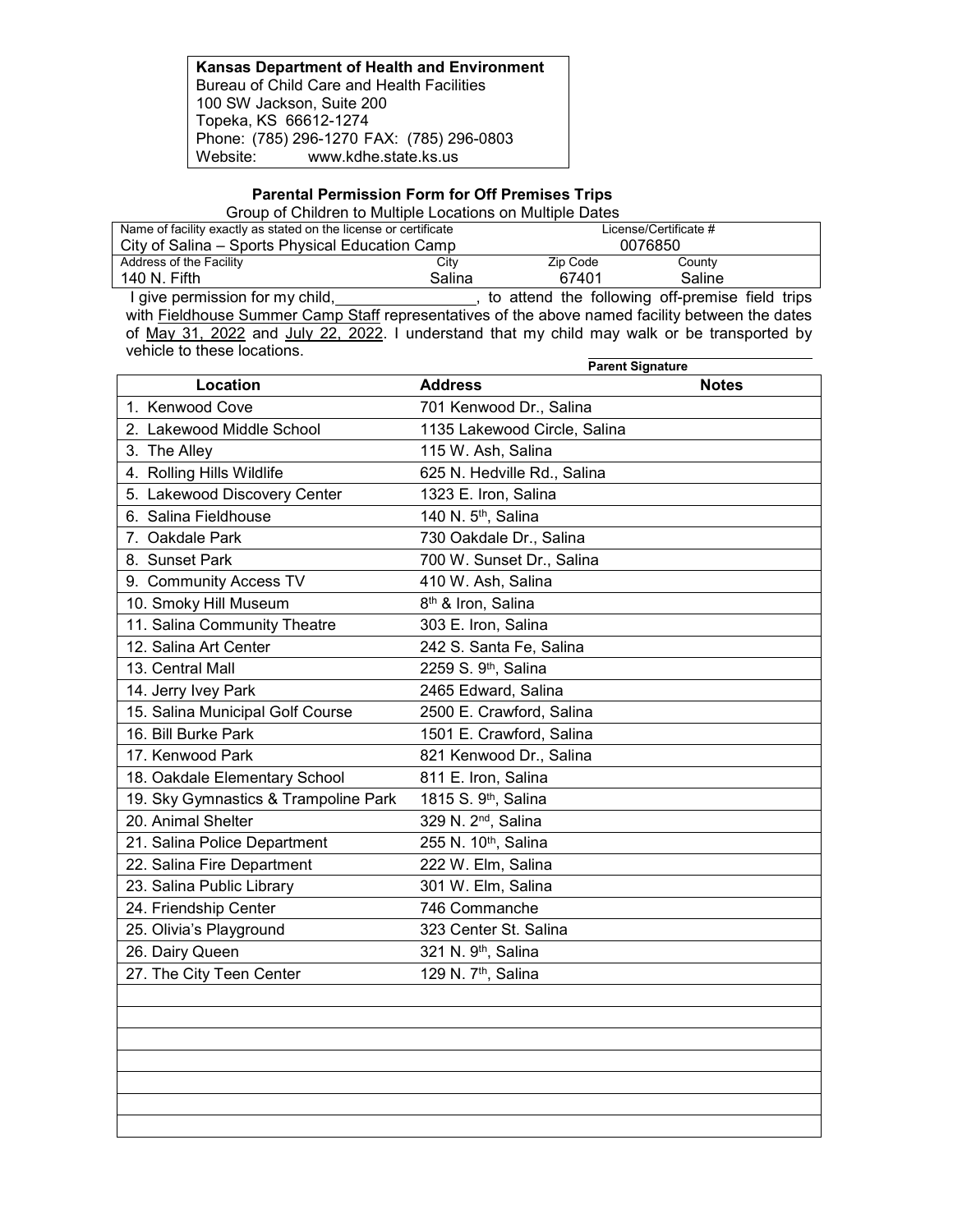CCL. 358 **Kansas Department of Health and Environment Bureau of Family Health** Child Care Licensing Program 1000 SW Jackson, Suite 200 Topeka, KS 66612-1274 Phone: (785) 296-1270 Fax (785) 559-4244 Website: www.kdheks.gov/kidsnet



#### **HEALTH HISTORY FOR CHILDREN AND YOUTH ATTENDING SCHOOL AGE PROGRAMS**

As required by K.A.R. 28-4-590(d) (1), each operator shall obtain a health history for each child or youth, on a form supplied by the department or approved by the secretary. Each health history is to be maintained in the child's or youth's file on the premises. As required by K.A.R. 28-4-590(d)(2), each operator shall require that each child or youth attending the program has current immunizations as specified in K.A.R. 28-1-20 or has an exemption for religious or medical reasons.

#### **Complete one form for each child or youth attending the School Age Program.**

| First and Last Name of the Child or Youth | Gender              | Date of Birth | First day at this program: |
|-------------------------------------------|---------------------|---------------|----------------------------|
|                                           | $(M \text{ or } F)$ | (MM/DD/YYYY)  | (MM/DD/YYYY)               |

**First and Last Name of the Child's or Youth's Mother or Guardian**

| <b>Mother/Guardian's Home Street Address</b>       | City | <b>Zip Code</b> | Home Phone #        |
|----------------------------------------------------|------|-----------------|---------------------|
|                                                    |      |                 |                     |
| Mother/Guardian's Work Place Name & Street Address | City | <b>Zip Code</b> | <b>Work Phone #</b> |
|                                                    |      |                 |                     |

**First and Last Name of the Child's or Youth's Father or Guardian**

| <b>Father/Guardian's Home Street Address</b>                  | City | <b>Zip Code</b> | Home Phone # |
|---------------------------------------------------------------|------|-----------------|--------------|
| <b>Father/Guardian's Work Place Name &amp; Street Address</b> | City | <b>Zip Code</b> | Work Phone # |

**Names and ages of other children in the Child or Youth's Family (Attach additional page if needed.)**

| Person(s) authorized to pick up the Child or Youth in<br>case of emergency. Include first and last name and<br>Street Address. Attach additional page if needed.<br>1. | City | <b>Zip Code</b> | <b>Phone Number (during</b><br>program hours): |
|------------------------------------------------------------------------------------------------------------------------------------------------------------------------|------|-----------------|------------------------------------------------|
| 2.                                                                                                                                                                     |      |                 |                                                |
| 3.                                                                                                                                                                     |      |                 |                                                |

| <b>First and Last Name of Physician &amp; Street Address</b> | City | <b>Zip Code</b> | <b>Phone Number</b> |
|--------------------------------------------------------------|------|-----------------|---------------------|
|                                                              |      |                 |                     |

**Name of Hospital Preference in case of emergency.**

| Yes | <b>No</b> | N/A | Complete the following information about medications for this child or youth.                                             |
|-----|-----------|-----|---------------------------------------------------------------------------------------------------------------------------|
|     |           |     | Will this child or youth need to take any nonprescription or prescription medication during their time at the<br>program? |
|     |           |     | If yes above, is there signed permission on file?                                                                         |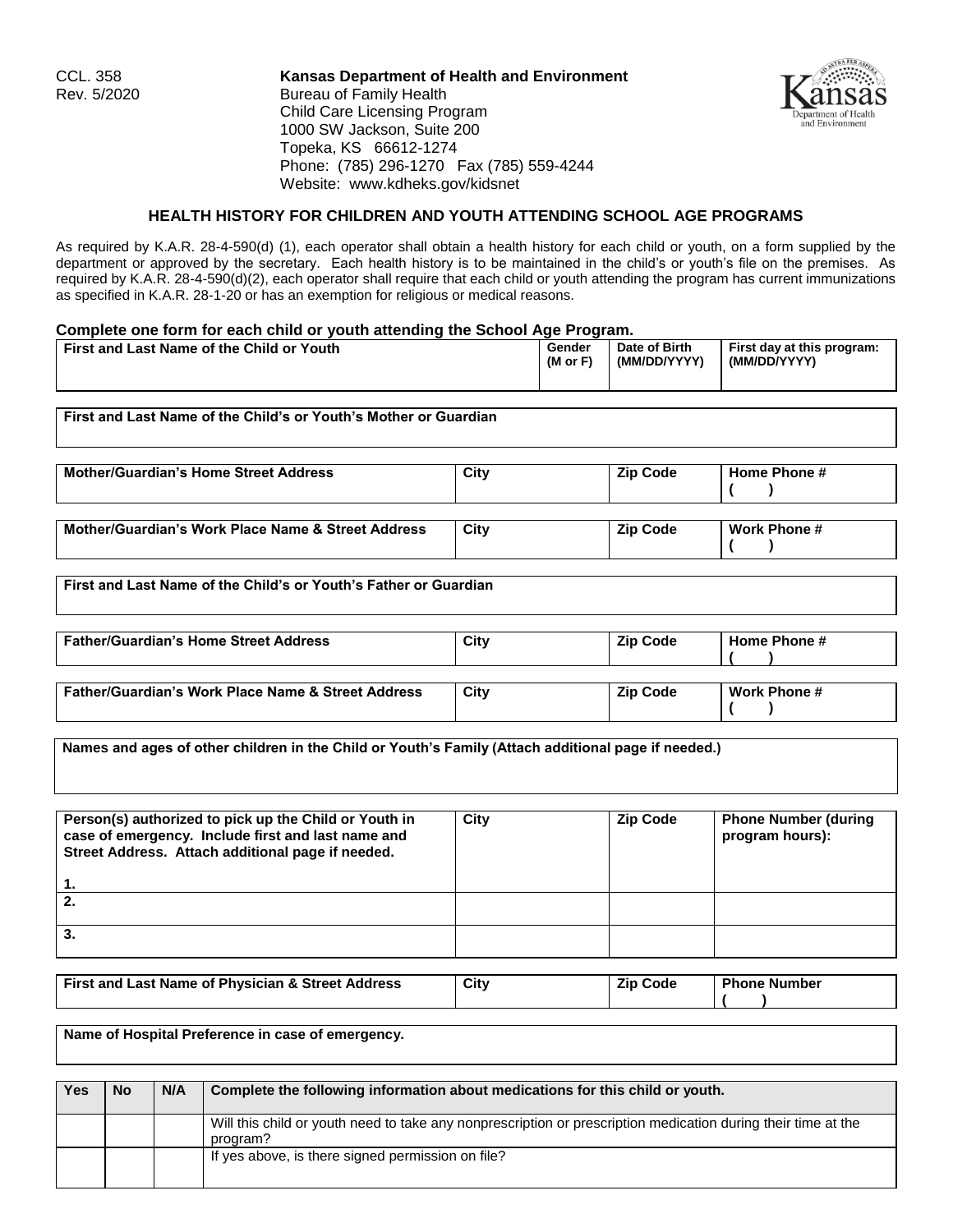| Circle any of the following conditions or difficulties that affect this child or youth. |                             |                                |                                 |  |  |  |  |
|-----------------------------------------------------------------------------------------|-----------------------------|--------------------------------|---------------------------------|--|--|--|--|
| <b>Allergies</b>                                                                        | Frequent sore throats/colds | <b>Ear Infections or Aches</b> | <b>Heart or Lung Conditions</b> |  |  |  |  |
| <b>Skin Problems</b>                                                                    | Asthma                      | <b>Headaches</b>               | <b>Diabetes</b>                 |  |  |  |  |
| Vision<br><b>Hearing</b><br><b>Speech/Communication</b><br><b>Emotion/Behavior</b>      |                             |                                |                                 |  |  |  |  |
| Other: Please describe.                                                                 |                             |                                |                                 |  |  |  |  |

**If you circled any of the above conditions, please provide additional information that will help the staff members meet the child's or youth's needs while attending the program. (Attach additional page, if needed.)**

**Provide additional information about your child or youth that might affect him/her while at the School Age Program including any special needs, restrictions to activities, major changes at home or special instructions. (Attach additional page, if needed.** 

**Complete the following information about this child's or youth's immunization status.**

| Yes | <b>No</b> |                                                                                                                                                                                                                                                                                        |
|-----|-----------|----------------------------------------------------------------------------------------------------------------------------------------------------------------------------------------------------------------------------------------------------------------------------------------|
|     |           | Did this child or youth attend a public or accredited non-public school in Kansas, Missouri or Oklahoma<br>the previous year?                                                                                                                                                          |
|     |           | If yes, are this child's or youth's immunizations current?                                                                                                                                                                                                                             |
|     |           | If yes to both of these questions, you do NOT need to complete the immunization history below.<br>If no to either of the above questions, you must complete the immunization history below for this child or<br>youth or attach a copy of the child's or youth's immunization history. |

#### **Please give dates in the space below for ALL immunization series completed by this child or youth. Record MM/DD/YYYY.**

|        |                                                     |                  | $\mathfrak{p}$   | 3                | $\overline{4}$   | 5 |
|--------|-----------------------------------------------------|------------------|------------------|------------------|------------------|---|
|        | DPT, DT*, TD (*DT only if child is allergic to DTP) | $\left  \right $ | $\left  \right $ | $\left  \right $ | $\left  \right $ |   |
|        | <b>POLIO</b>                                        | $\frac{1}{2}$    | $\left  \right $ | $\left  \right $ | $\left  \right $ |   |
|        | <b>MMR</b>                                          | $\frac{1}{2}$    | $\left  \right $ |                  |                  |   |
| Single | RUBEOLA (MEASLES)                                   | $\frac{1}{2}$    | $\frac{1}{2}$    |                  |                  |   |
| Dose   |                                                     |                  |                  |                  |                  |   |
| Only   |                                                     |                  |                  |                  |                  |   |
|        | <b>MUMPS</b>                                        | $\frac{1}{2}$    | $\sqrt{2}$       |                  |                  |   |
|        | RUBELLA (GERMAN MEASLES)                            | / /              | $\sqrt{2}$       |                  |                  |   |
|        | HIB (Hemophilus Influ. B)<br>*RECOMMENDED           | $\left  \right $ | $\frac{1}{2}$    |                  |                  |   |
|        | *RECOMMENDED<br>HBV (Hepatitis B Vaccine)           | $\frac{1}{2}$    | $\frac{1}{2}$    | $\left  \right $ |                  |   |
|        | VAR (Varicella-Chicken Pox) *RECOMMENDED            | $\frac{1}{2}$    |                  |                  |                  |   |

| Print the First and Last Name of the Person Completing this Health History form                                                                                                            | <b>Relationship to the</b><br><b>Child/Youth</b> | <b>Date Completed</b> |  |
|--------------------------------------------------------------------------------------------------------------------------------------------------------------------------------------------|--------------------------------------------------|-----------------------|--|
| If the Health History form was completed by a person other than a Parent/Guardian,<br>What is that person's relationship to<br>who provided you with this information?<br>the child/vouth? |                                                  |                       |  |
| attest, under penalty of perjury, that to the best of my knowledge, the information provided on this form is true and correct.<br>Signature of person completing this form                 |                                                  | <b>Date Signed</b>    |  |